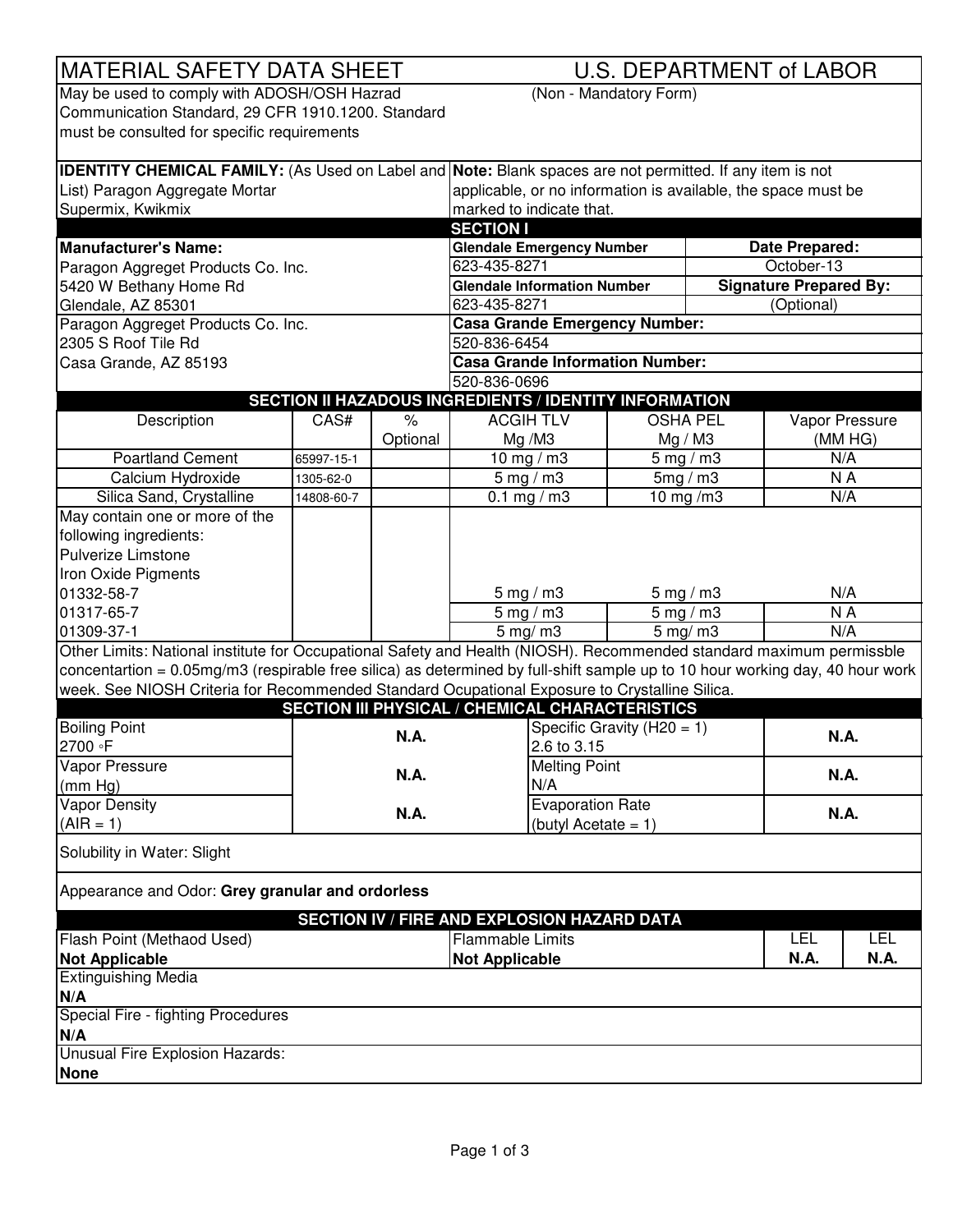## **Paragon Aggregate Mortar**

|                                                                                                               |                                                                                                       |                                                                                                                                 | <b>SECTION V / REACTIVITY DATA</b>                     |                                                                                                                           |  |
|---------------------------------------------------------------------------------------------------------------|-------------------------------------------------------------------------------------------------------|---------------------------------------------------------------------------------------------------------------------------------|--------------------------------------------------------|---------------------------------------------------------------------------------------------------------------------------|--|
| <b>Stability</b>                                                                                              | <b>Unstable</b>                                                                                       | <b>Conditions to Avoid</b>                                                                                                      |                                                        |                                                                                                                           |  |
|                                                                                                               | <b>Stable</b>                                                                                         | X                                                                                                                               | Dust inhalation, prolonged skin contact, eye irritant. |                                                                                                                           |  |
| Incompatibility (Material to Avoid)                                                                           |                                                                                                       |                                                                                                                                 |                                                        |                                                                                                                           |  |
|                                                                                                               |                                                                                                       |                                                                                                                                 |                                                        | Moisture will cause material to set up. Contact of silica with powerful oxidizing agents such as fluorine, chlorine,      |  |
| trifluoride, manganese trioxide, may cause fire.                                                              |                                                                                                       |                                                                                                                                 |                                                        |                                                                                                                           |  |
|                                                                                                               |                                                                                                       |                                                                                                                                 |                                                        | Hazardous Decomposition or Byproducts: Silica will Dissolve in Hydroflouric acid and produce a corrosive gas silicon      |  |
| tetrafluoride.                                                                                                |                                                                                                       |                                                                                                                                 |                                                        |                                                                                                                           |  |
| Hazardous                                                                                                     | May Occur                                                                                             |                                                                                                                                 |                                                        | Conditions to Avoid: Keep dry until used to prserve                                                                       |  |
| Polymerization                                                                                                | Will Not Occur                                                                                        | $\overline{\mathbf{X}}$                                                                                                         | utility.                                               |                                                                                                                           |  |
|                                                                                                               |                                                                                                       |                                                                                                                                 | <b>SECTION VI HEALTH HAZARD DATA</b><br>Skin?          |                                                                                                                           |  |
| Route (s) of Entry:                                                                                           |                                                                                                       | Inhalation?                                                                                                                     |                                                        | Ingestion?                                                                                                                |  |
|                                                                                                               |                                                                                                       | <b>YES</b>                                                                                                                      |                                                        | <b>YES</b>                                                                                                                |  |
| Health Hazards (Acute and Chronic                                                                             |                                                                                                       |                                                                                                                                 |                                                        |                                                                                                                           |  |
|                                                                                                               |                                                                                                       |                                                                                                                                 |                                                        | Mild to moderate corrosive: Avoid skin and eye contact, as irritation will occur. Inhalation can cause coughing,          |  |
| sneezing, or breathing problems.<br>Carcinogenicity:                                                          | NTTP?                                                                                                 |                                                                                                                                 | IARC Monographs?                                       | <b>OSHA Regulated?</b>                                                                                                    |  |
| Ca. Prop 65: known                                                                                            | <b>Known as</b>                                                                                       |                                                                                                                                 | <b>Group I Carcinogen</b>                              | Not listed as Carcinogen                                                                                                  |  |
| Carcinogen                                                                                                    |                                                                                                       |                                                                                                                                 |                                                        |                                                                                                                           |  |
|                                                                                                               |                                                                                                       | Carcinogen<br>Signs and Symptoms of Exposure: Sypmtoms of excessive exposure to the dust include shortnes of breath and reduced |                                                        |                                                                                                                           |  |
|                                                                                                               |                                                                                                       |                                                                                                                                 |                                                        |                                                                                                                           |  |
|                                                                                                               |                                                                                                       |                                                                                                                                 |                                                        | pulmonary function. Excessive exposure to skin and eyes especially when mixed with water can cause caulstic burns         |  |
| as severe as third degree.                                                                                    |                                                                                                       |                                                                                                                                 |                                                        |                                                                                                                           |  |
|                                                                                                               |                                                                                                       |                                                                                                                                 |                                                        | Acute Expossure: Product becomes alkaline when exposed to misture. Exposures can dry the skin, cause alkali               |  |
|                                                                                                               | burn and affect mucous membranes. Dust can irritate the eyes and upper respiratory system. Toxic      |                                                                                                                                 |                                                        |                                                                                                                           |  |
| effects noted in animals include, for acute exposure, alveolar damage with pilmanary edema.                   |                                                                                                       |                                                                                                                                 |                                                        |                                                                                                                           |  |
|                                                                                                               |                                                                                                       |                                                                                                                                 |                                                        |                                                                                                                           |  |
|                                                                                                               |                                                                                                       |                                                                                                                                 |                                                        | Chronic Exposure: Dust can cause inflammation of the lining of the tissue of the interior of the nose and                 |  |
|                                                                                                               | inflammation of the cornea. Hypersensitive individuals may develop an allergic dermatitis. Respirable |                                                                                                                                 |                                                        |                                                                                                                           |  |
|                                                                                                               |                                                                                                       |                                                                                                                                 |                                                        | crystalline silica quartz can cause silicosis, a fibrosis (scarring) of the lungs and possibly cancer. There is evidence  |  |
|                                                                                                               | that exposure to respirable silica or the disease silicosis is associated with an increased incidence |                                                                                                                                 |                                                        |                                                                                                                           |  |
|                                                                                                               |                                                                                                       |                                                                                                                                 |                                                        |                                                                                                                           |  |
|                                                                                                               | of Scleroderma. Tuberculosis and kidney disorders.                                                    |                                                                                                                                 |                                                        |                                                                                                                           |  |
|                                                                                                               |                                                                                                       |                                                                                                                                 |                                                        |                                                                                                                           |  |
| NTP: The National Toxicology Program. in its "Ninth Report On Carcinogens" (released May 15, 2000)            |                                                                                                       |                                                                                                                                 |                                                        |                                                                                                                           |  |
| concluded that "respirable srystalline silica (RCA). primarily quartz dust occurring in industrial and        |                                                                                                       |                                                                                                                                 |                                                        |                                                                                                                           |  |
|                                                                                                               |                                                                                                       |                                                                                                                                 |                                                        | occupational setting, is known to be human carcinogen, based on sufficient evidence of carcinogenisity from               |  |
|                                                                                                               |                                                                                                       |                                                                                                                                 |                                                        | studies in humans indicating a casual relationship between exposure to RCS and increased lung cancer rates                |  |
| in workers exposed to Crystalline silica dust (reviewed in AIC 1997; Brown et al., 1997)                      |                                                                                                       |                                                                                                                                 |                                                        |                                                                                                                           |  |
|                                                                                                               |                                                                                                       |                                                                                                                                 |                                                        |                                                                                                                           |  |
|                                                                                                               |                                                                                                       |                                                                                                                                 |                                                        | IACR: The International Agency for Research on Cancer ("IARC") concluded thet there was sufficient evidence               |  |
|                                                                                                               |                                                                                                       |                                                                                                                                 |                                                        | to humans for the carinogenicity of crystalline silica in the forms of quartz of cristoblite from occupational            |  |
|                                                                                                               |                                                                                                       |                                                                                                                                 |                                                        | sources, and that there is "sufficient evidence in experimental animals for the carcinogencity of quartz or               |  |
|                                                                                                               |                                                                                                       |                                                                                                                                 |                                                        | cristobalite" The overall IARC evaulation was that silica inhaled in the form og quartz or cristpbalite from              |  |
|                                                                                                               |                                                                                                       |                                                                                                                                 |                                                        | occupational sources is carcingenics to humans (Group I) "The evaulations noted that " carcinogenicity was                |  |
|                                                                                                               | not dedected in all Industrial circamstances or studies. Carcinogenicity may be dependent on inherent |                                                                                                                                 |                                                        |                                                                                                                           |  |
|                                                                                                               |                                                                                                       |                                                                                                                                 |                                                        | characteristics of the crystalline silica or on external factors affecting its biolagical activity or distributions       |  |
|                                                                                                               |                                                                                                       |                                                                                                                                 |                                                        |                                                                                                                           |  |
|                                                                                                               |                                                                                                       |                                                                                                                                 |                                                        | of polymorphs" For further information on IARC evaluations see IARC Monographs on the evaluations of                      |  |
|                                                                                                               | carcinogennic Risk to Humans, Volume 68" Slica, some Silicates" (1997)                                |                                                                                                                                 |                                                        |                                                                                                                           |  |
| <b>Medical Condition:</b>                                                                                     |                                                                                                       |                                                                                                                                 |                                                        |                                                                                                                           |  |
|                                                                                                               |                                                                                                       |                                                                                                                                 |                                                        | General Aggavated by Exposure: Individual with sensitive skin and with pulmonary and/or respiratory diseases,             |  |
|                                                                                                               |                                                                                                       |                                                                                                                                 |                                                        | including, but not limited to, asthma and bronchitis, or subjected to eye irritations, should be precluded from exposure. |  |
| Exposure to crystalline silica or the disease silicosis is associated with increased incidence of sclerodema, |                                                                                                       |                                                                                                                                 |                                                        |                                                                                                                           |  |

tuberculosis and possibly increased incidence of lesions.